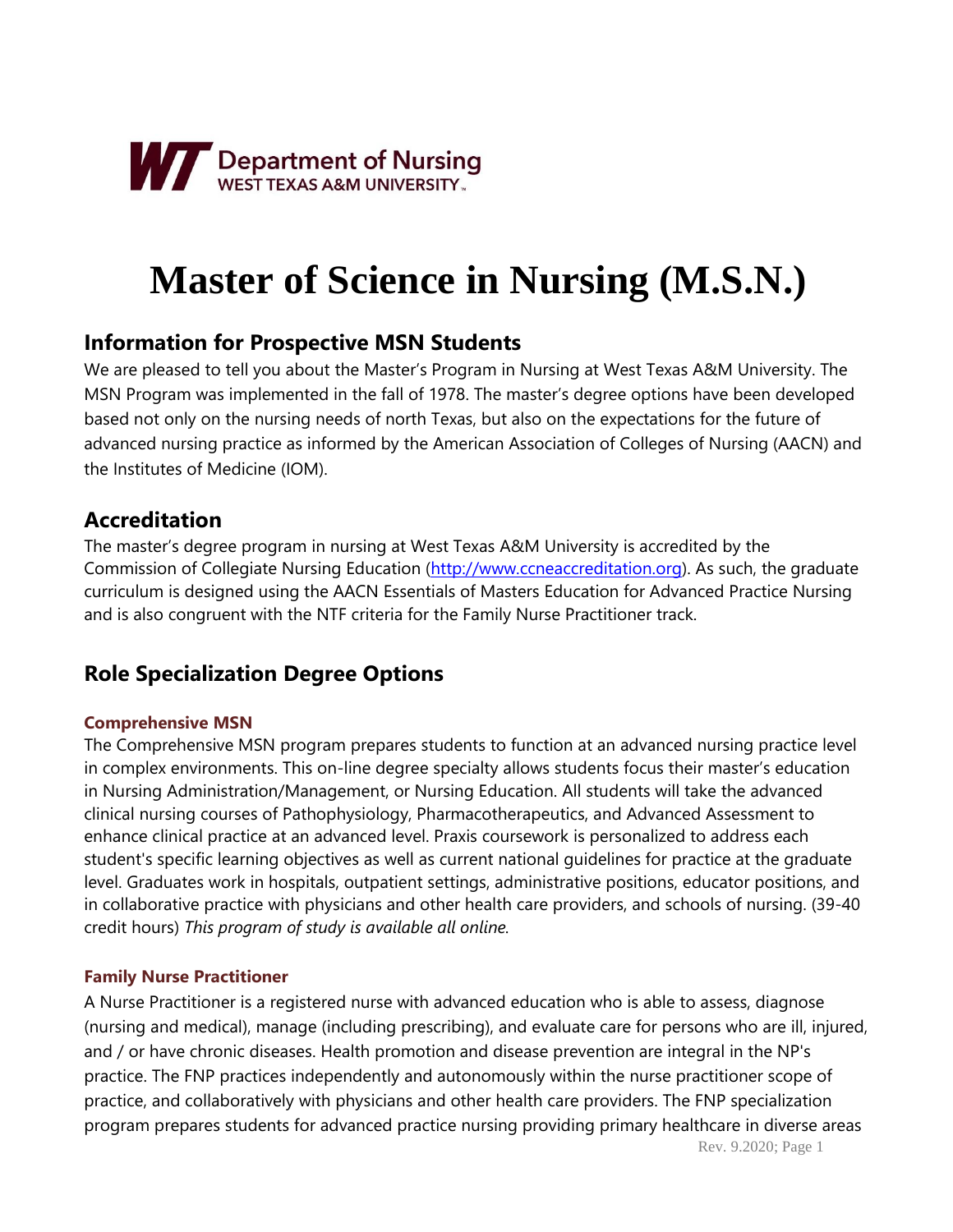(e.g. underserved areas, clinics, occupational settings, independent practice.) This results in improved access to primary healthcare. (46 credit hours) *This program of study is available in a hybrid format with clinical experiences in Texas only.*

#### **POST MSN – Role Specialization in Family Nurse Practitioner**

The Post MSN FNP is designed as a certificate course of study that enables a practicing nurse who holds a Master of Science in Nursing (MSN) degree to prepare for credentialing as an FNP. Upon completion of the prescribed course of study, the student's transcript indicates that he/she has completed the educational preparation as regulated by the Texas Board of Nursing. Completing students are eligible to take a national FNP certification exam for licensure. *(For more information on the POST program, please contact the office for a POST information packet.)*

An applicant may take NURS 6303 Theories of Nursing as a non-degree seeking graduate student prior to entering the program. However, taking this course does not guarantee acceptance into the master's program. The six-year completion time starts with the first graduate course regardless of whether you are accepted or not. Contact the Graduate Coordinator if you are interested in this opportunity.

#### **Upon successful completion of the program, all MSN graduates will be prepared to:**

- Integrate scientific findings from nursing, biopsychosocial fields, genetics, public health, quality improvement, and organization sciences for the continual improvement of nursing care across diverse settings.
- Recognize that organization and systems leadership are critical to the promotion of high quality and safe patient care.
- Be articulate in the methods, tools, performance measures and standards related to quality.
- Apply research outcomes within practice settings, work as a change agent, and disseminate results.
- Use patient-care technologies to deliver and enhance care and use communication technologies to integrate and coordinate care.
- Intervene at the systems level through policy development and advocacy strategies.
- Communicate, collaborate and consult with other health professionals.
- Integrate organizational skills for client-centered, culturally appropriate concepts in the planning, delivery, management and evaluation in prevention strategies for identified populations.
- Integrate knowledge into practice.

We appreciate your interest in our master's nursing program. We are confident we offer an excellent master's level nursing education that creates more opportunities in your nursing career. We would love to hear from you if you have additional questions at 806.651.2654 or [nursing@wtamu.edu.](mailto:nursing@wtamu.edu)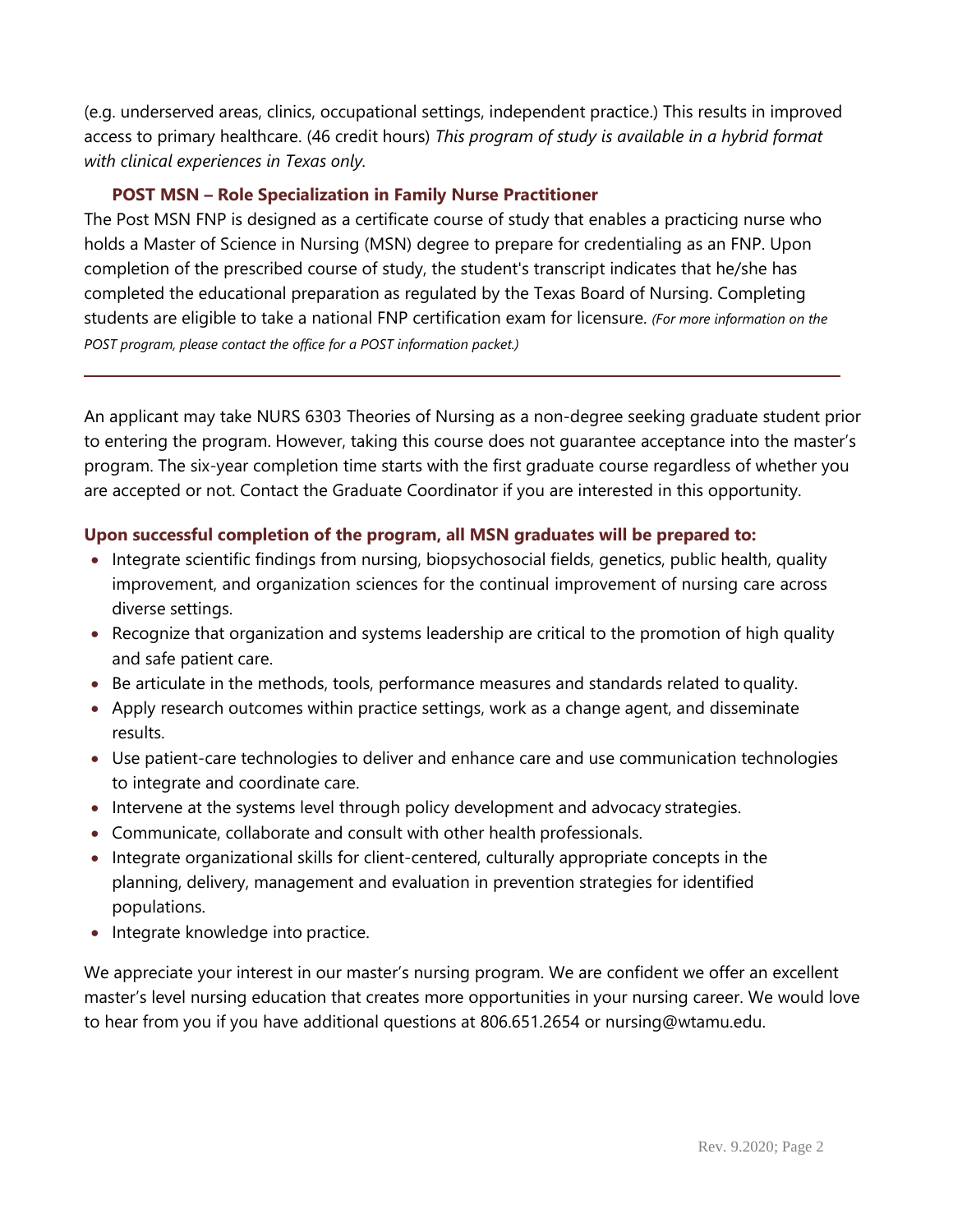# **Getting Started . . .**

General information about WTAMU is on the website at [www.wtamu.edu.](http://www.wtamu.edu./)

## **MSN Program Admission Requirements**

To be eligible for considered in the MSN program, the following items must be received by **September 1** 

### **for a spring (Jan) admission start, or March 1 for a fall (Aug) admission start.**

- Application to the Graduate School (available online through the Admission's webpage[\),](http://wtamu.edu/academics/graduate-school.aspx) <http://wtamu.edu/academics/graduate-school.aspx> (\$40 application fee can be paid on-line).
- Application to the Nursing Department (accessible on-line on the Graduate Nursing webpage), [http://www.wtamu.edu/academics/nursing-graduate-program.aspx.](http://www.wtamu.edu/academics/nursing-graduate-program.aspx) (\$50 nursing application fee paid by check to be submitted to the nursing department)

*Please upload your Nursing application form along with any accompanying documentation to the graduate school admission webpage. Mail your application fee to the Department of Nursing WTAMU Box 60969 Canyon, Texas 79016-0001.*

## **MSN Program Eligibility Requirements**

### **Process for Admission to the Graduate Program in Nursing**

### **Applicants will:**

- 1. Submit both applications to the Graduate School and the Graduate Nursing Program by the deadline dates (Sept 1 or March 1).
- 2. The application process includes:
	- a. Comprehensive MSN applicants will hold an unencumbered (RN) license in the U.S. FNP applicants will hold an unencumbered (RN) license in TX. (Other states' registered nursing licenses will be considered on a case by case basis depending on the states' Board of Nursing and Board of Education requirements for supervision of NP students.)
	- b. Provide the Graduate School with official copies of all transcripts.
		- i. Applicants are encouraged to have a cumulative GPA for the last 60 hours of college credit of at least a 3.0 on a 4.0 scale. Failure in any nursing coursework will be taken into consideration. A Nursing GPA will also be calculated and taken into admission consideration. (If your GPA does not meet the minimum criteria, please contact the Nursing Department for alternative admission considerations.)
		- ii. Applicant will submit a resume or CV for review.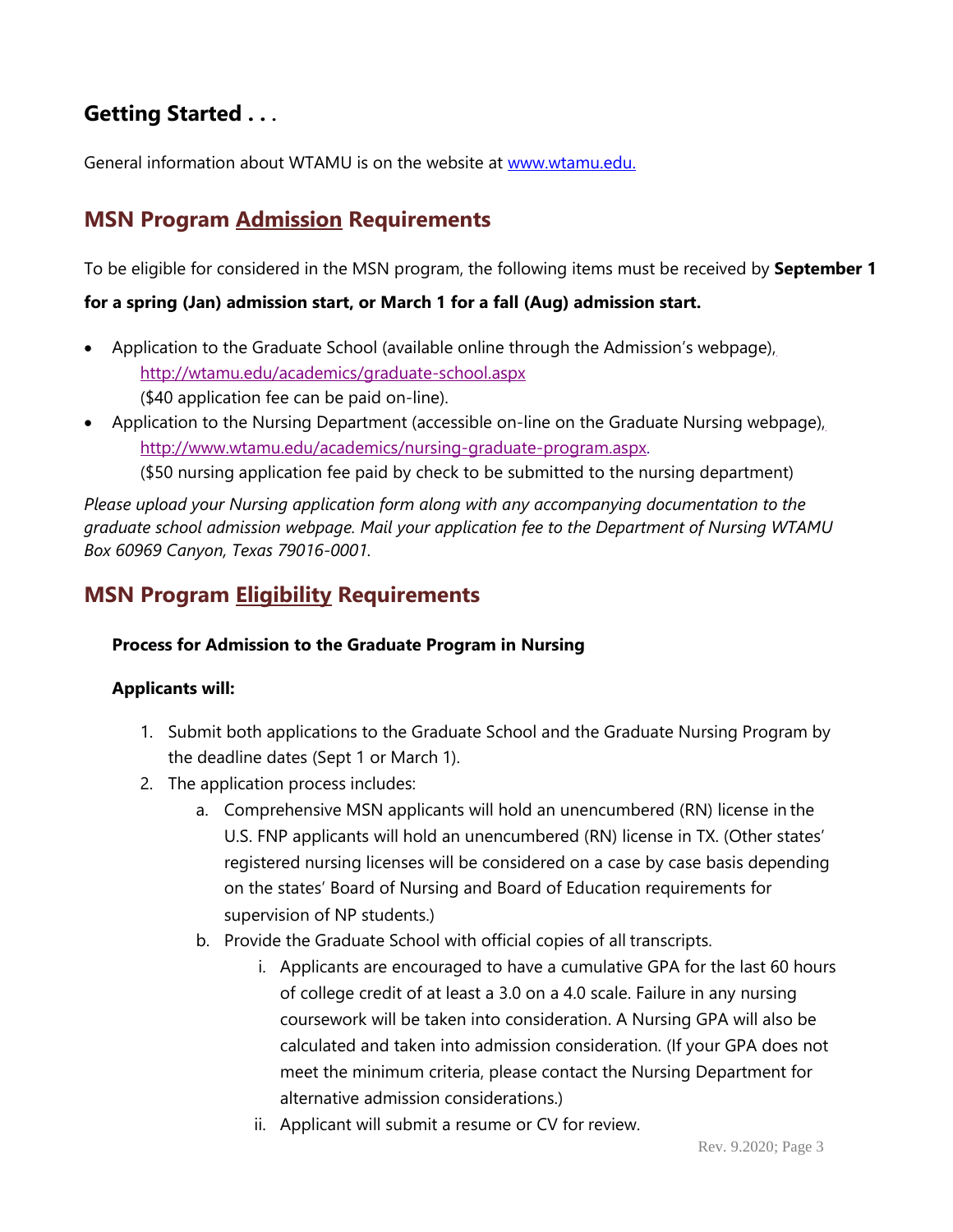- c. Applicants meeting minimum criteria will be scheduled for a phone interview with the Associate Department Head for Nursing Graduate Programs or a designee once the application file is processed.
- d. Provide the Department of Nursing with two clinical (non-academic clinical supervisor) references and contact information. The Department of Nursing will contact the references and responses must be received in a timely manner.
- e. Applicants will write a goal statement for graduate study in nursing as part of the application paperwork. This goal statement will be evaluated based on:
	- i. Clear focus related to a goal statement
	- ii. Supportive detail regarding the goal statement
	- iii. Organization of goal statement (clear introduction, body, and conclusion)
	- iv. Clarity, grammar, and punctuation
	- v. A word count of between 500-750 words
- f. Degree seeking students will have admission preference over non-degree seeking students (i.e. post-MSN FNP).

International Students: please contact the [International Office](http://wtamu.edu/student-support/international-student-office.aspx) for additional information regarding their admission criteria.

*An MSN application may be viewed as incomplete, and may not be considered by the Graduate Nursing Admissions Committee if not received by the admission deadline, or processed completely before the Committee meets. Due to limited class sizes, all qualified applicants may not be granted admission to the program.*

## **Graduation Requirements for the MSN Degree**

- Course work: A minimum of 39-40 credit hours for the Comprehensive MSN; 46 credit hours for FNP Role specialty.
- A grade of "B" or higher in all graduate courses.
- Complete degree within 6 years of the date of the first graduate course.
- A maximum of 12 hours of graduate courses with grades of "B" or higher may be transferred if approved equivalent.
- Thesis or Non-Thesis Option (Oral and written comprehensive examination).
- MSN Degree Plan completed.
- Application for graduation.

Applicants will be notified by mail of acceptance or denial of admission into the nursing program. It is the applicant's responsibility to advise the nursing department in writing of any address changes.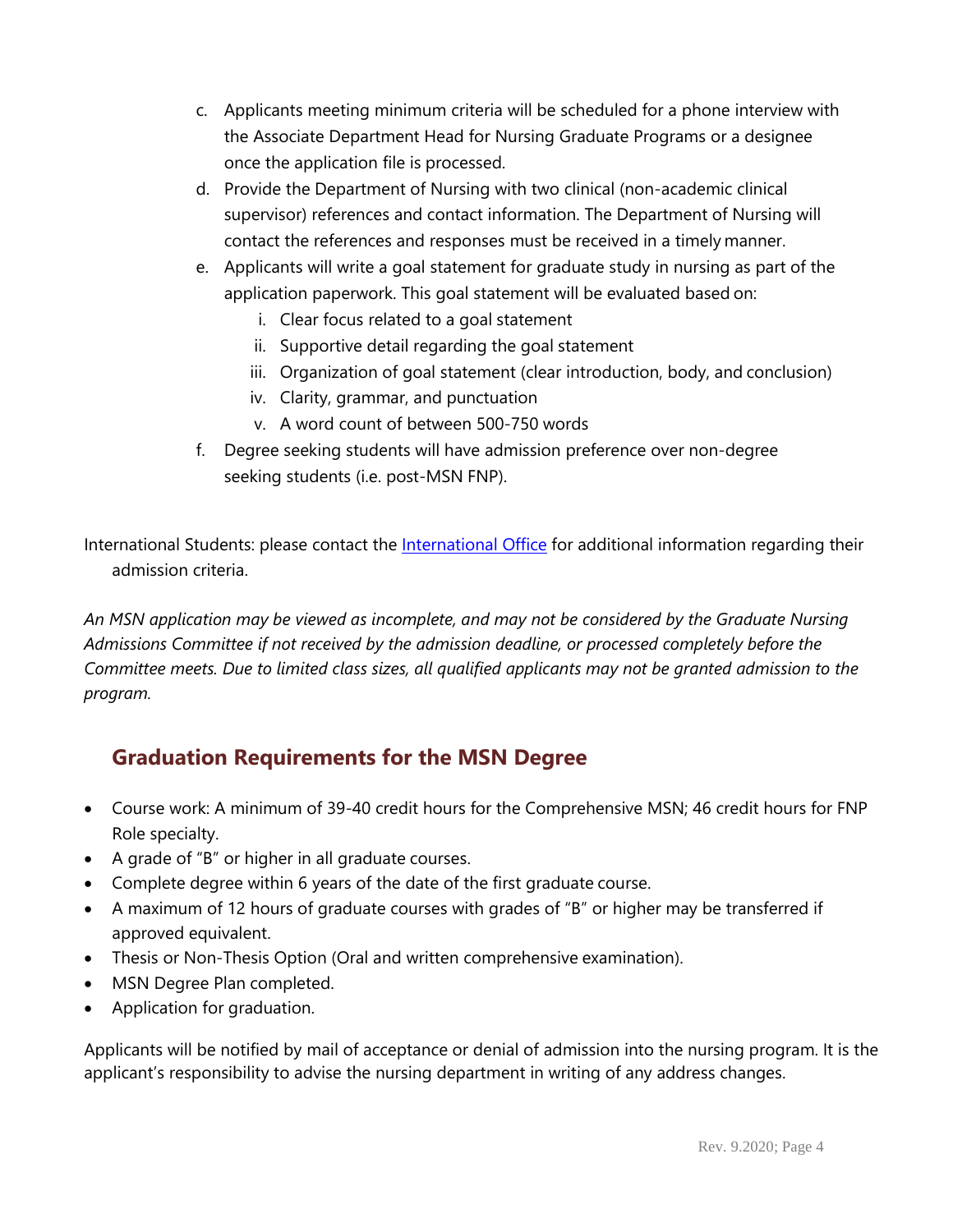#### **Full-Time and Half-Time Status**

Enrollment in nine semester credit hours is considered full-time for graduate studies. To be eligible for federal financial aid, graduate students must be enrolled in a minimum of five semester hours.

#### **Comprehensive Role Specializations are:**

- Nursing Administration/Management
- Nursing Education (Educator)

Areas of employment can include, but are not limited to:

- Nursing managers or administrators
- Nursing faculty or clinical educators
- Nursing informatics specialists
- Quality improvement
- Case management
- Patient advocate
- Utilization management
- Clinical coordinator
- Patient/unit educator
- Nursing management
- School nursing
- Community nursing

#### **FNP Role Specializations can include Advanced Practice Nursing in:**

- Primary Healthcare
- Underserved Access to Healthcare Areas
- Clinics
- Occupational Settings
- Independent Practice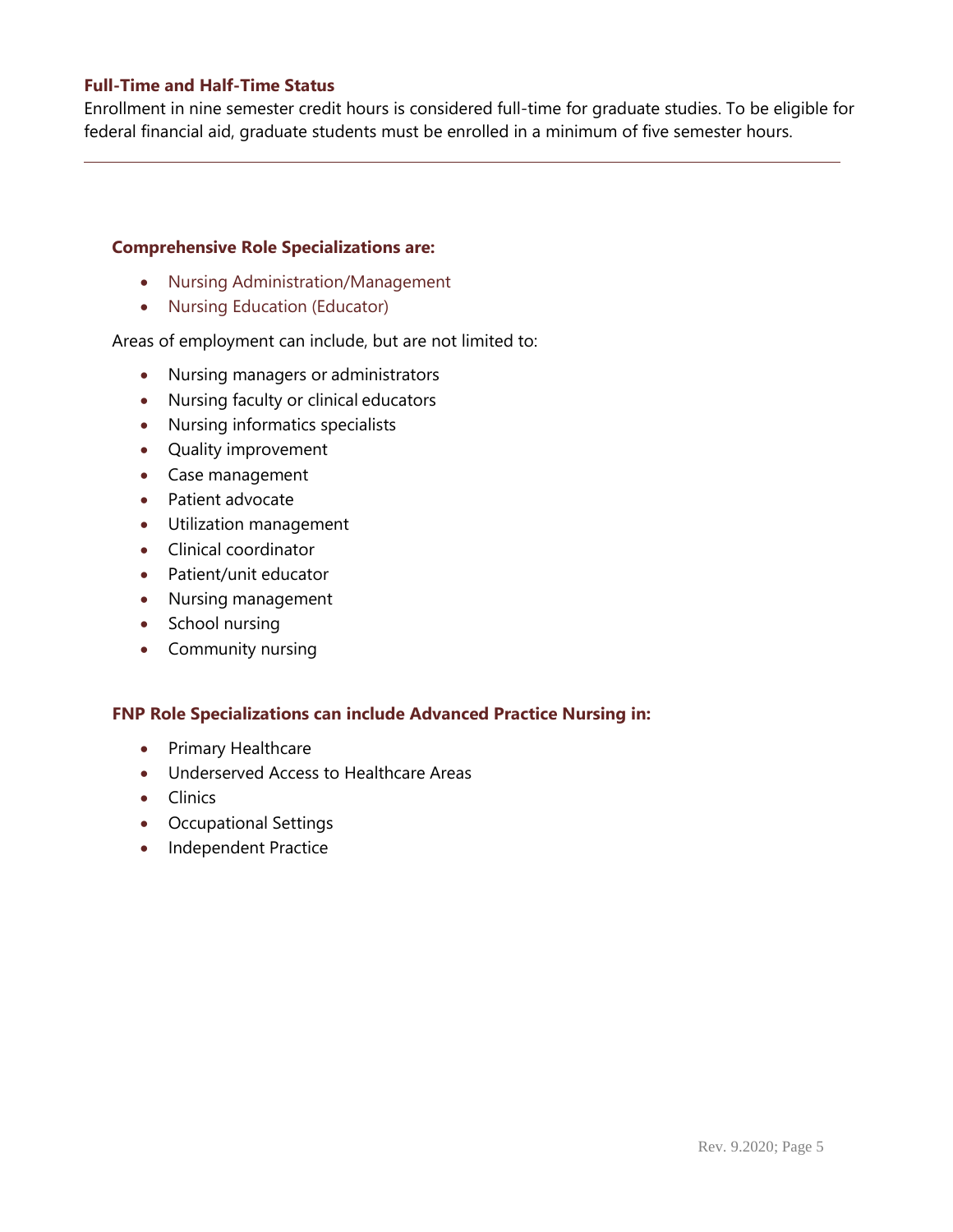## *MSN CURRICULUM*

#### *2018-2019 Catalog*

7-3-12 FA

7-3-12 SP

|                                           | <b>COMPREHENSIVE MSN - (On-line)</b>                                              |                                           | FAMILY NURSE PRACTITIONER (FNP) (Hybrid-based)                          |                                                                         |                     |  |  |  |  |
|-------------------------------------------|-----------------------------------------------------------------------------------|-------------------------------------------|-------------------------------------------------------------------------|-------------------------------------------------------------------------|---------------------|--|--|--|--|
| Course #                                  | <b>Course Name</b>                                                                | Cr. Hr.                                   | Course #                                                                | <b>Course Name</b>                                                      | Cr. Hr.             |  |  |  |  |
| NURS 6303 (O)                             | Theories for Nursing                                                              | $3 - 3 - 0$                               | NURS 6303 (O)                                                           | Theories for Nursing                                                    | $3 - 3 - 0$         |  |  |  |  |
| NURS 6320 (O)                             | Pathophysiology                                                                   | $3 - 3 - 0$                               | NURS 6320 (O)                                                           | Pathophysiology                                                         | $3 - 3 - 0$         |  |  |  |  |
| NURS 6318 (O)                             | <b>Nursing Populations and Settings</b>                                           | $3 - 3 - 0$                               | <b>NURS 6318 (O)</b>                                                    | Nursing Populations and Settings                                        | $3 - 3 - 0$         |  |  |  |  |
| NURS 6384 (O)                             | Pharmacotherapeutics                                                              | $3 - 3 - 0$                               | NURS 6384 (O)                                                           | Pharmacotherapeutics                                                    | $3 - 3 - 0$         |  |  |  |  |
| NURS 6315 (O)                             | <b>Advanced Assessment</b>                                                        | $3 - 2 - 2$                               | NURS 6315 (O)                                                           | <b>Advanced Assessment</b>                                              | $3 - 2 - 2$         |  |  |  |  |
| NURS 6317 (O)                             | Nursing Research                                                                  | $3 - 3 - 0$                               | NURS 6317 (O)                                                           | Nursing Research                                                        | $3 - 3 - 0$         |  |  |  |  |
| NURS 6314 (O)                             | Advanced Nursing Education and<br>Leadership                                      | $3 - 3 - 0$<br>NURS 6611 (H)              |                                                                         | Family Nurse Practitioner Primary<br>Healthcare (135 cl hrs.)           | $6 - 3 - 9$<br>SU   |  |  |  |  |
| NURS 6322 (O)                             | <b>Bioethics and Advocacy</b>                                                     | $3 - 3 - 0$                               | NURS 6712 (H)                                                           | Family Nurse Practitioner Primary<br>Healthcare II (180 cl hrs.)        | $7 - 3 - 12$<br>FA. |  |  |  |  |
| <b>NURS 6323 (P)</b>                      | Role Practicum in Area of<br>Concentration                                        | $3-0-9$                                   | NURS 6713 (H)                                                           | Family Nurse Practitioner Primary<br>Healthcare III (180 cl hrs.)       | $7 - 3 - 12$<br>SP  |  |  |  |  |
| <b>NURS 6324 (P)</b>                      | <b>Scholarly Clinical Praxis</b><br>(Incl. informatics)                           | $3-1-6$                                   | <b>NURS 6316 (O)</b>                                                    | <b>Issues: Nurse Practitioner Role</b><br>Development                   | $3 - 3 - 0$         |  |  |  |  |
| <b>ELECTIVE</b>                           | Elective                                                                          | 3 Cr. Hr.                                 | <b>NURS 6120 (O)</b>                                                    | Research Utilization Project<br>(required for non-thesis students only) | $1 - 1 - 0$         |  |  |  |  |
| <b>NURS 6301</b><br>or<br><b>ELECTIVE</b> | Thesis<br>or 6000-level course that supports<br>role or research interest         | $3-0-0$<br>or<br>$3 - 3 - 0$              | Capstone Clinical<br><b>NURS 6490 (P)</b><br>Practicum<br>(180 cl hrs.) |                                                                         | $4 - 0 - 0$         |  |  |  |  |
| <b>NURS 6302</b><br>or<br><b>ELECTIVE</b> | Thesis<br>or 6000-level course that supports<br>role or research interest         | $3 - 0 - 0$<br>$\emph{or}$<br>$3 - 3 - 0$ |                                                                         |                                                                         |                     |  |  |  |  |
| <b>NURS 6120 (H)</b>                      | <b>Research Utilization Project</b><br>(required for non-thesis students<br>only) | $1 - 1 - 0$                               |                                                                         |                                                                         |                     |  |  |  |  |
|                                           | TOTAL(MINIMUM) CREDIT HOURS = 39-40                                               |                                           |                                                                         | <b>TOTAL(MINIMUM) CREDIT HOURS = 46</b>                                 |                     |  |  |  |  |

(O) Online; (**H**) Hybrid (3 campus attendance dates per semester); (P) Practica (requires clinical/field experiences)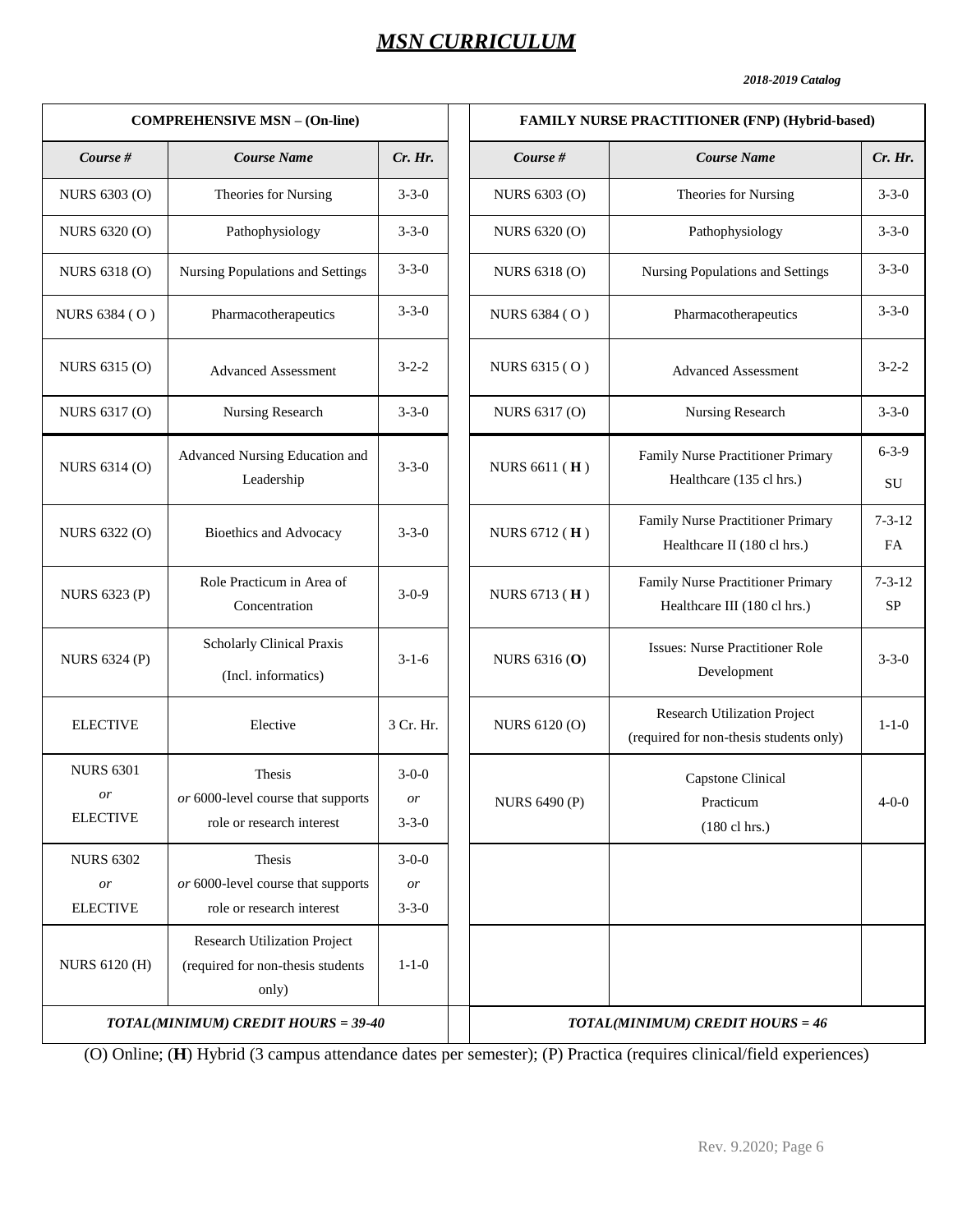Below is a sample Plan of Study (POS). There is some flexibility within the schedule, but this is the suggested sequence plan for optimal progression through the programs.

| 7-semesters in hours                                                                                      |            | 6          | 6          | 6          | 3              | 9         | 4          |  | 6         | 6          | 6          | 6         | 9          | 3          | 4          |
|-----------------------------------------------------------------------------------------------------------|------------|------------|------------|------------|----------------|-----------|------------|--|-----------|------------|------------|-----------|------------|------------|------------|
| <b>Comprehensive Progression</b>                                                                          |            | SU         | FA         | <b>SP</b>  | SU             | FA        | <b>SP</b>  |  | FA        | <b>SP</b>  | SU         | FA        | <b>SP</b>  | <b>SU</b>  | FA         |
| NURS 6303; Theories                                                                                       | $\sqrt{}$  |            |            |            |                |           |            |  | $\sqrt{}$ |            |            |           |            |            |            |
| NURS 6317; Nsg. Research                                                                                  |            |            | $\sqrt{ }$ |            |                |           |            |  |           |            | $\sqrt{ }$ |           |            |            |            |
| NURS 6318; Populations                                                                                    |            | $\sqrt{ }$ |            |            |                |           |            |  |           | $\sqrt{ }$ |            |           |            |            |            |
| NURS 6320; Pathophysiology                                                                                | $\sqrt{ }$ |            |            |            |                |           |            |  | $\sqrt{}$ |            |            |           |            |            |            |
| NURS 6384; Pharmacotherapeutics                                                                           |            | $\sqrt{ }$ |            |            |                |           |            |  |           | $\sqrt{ }$ |            |           |            |            |            |
| NURS 6315; Adv. Assessment                                                                                |            |            | $\sqrt{ }$ |            |                |           |            |  |           |            | $\sqrt{ }$ |           |            |            |            |
| NURS 6314; Nsq Edu & Ldrship                                                                              |            |            |            |            |                | $\sqrt{}$ |            |  |           |            |            | $\sqrt{}$ |            |            |            |
| NURS 6322; Bioethics                                                                                      |            |            |            | $\star$    |                |           | $\sqrt{ }$ |  |           |            |            |           | $\sqrt{}$  |            |            |
| NURS 6324; Praxis                                                                                         |            |            |            | $\sqrt{ }$ |                |           |            |  |           |            |            |           | $\sqrt{ }$ |            |            |
| NURS 6323; Practicum                                                                                      |            |            |            |            |                | $\sqrt{}$ |            |  |           |            |            |           |            |            | $\sqrt{ }$ |
| NURS 6120; Synthesis (non-thesis                                                                          |            |            |            |            |                | $^\star$  |            |  |           |            |            |           |            |            | J          |
| only)                                                                                                     |            |            |            |            |                |           |            |  |           |            |            |           |            |            |            |
| *ELECTIVE                                                                                                 |            |            |            | $\sqrt{ }$ |                |           |            |  |           |            |            | $\sqrt{}$ |            |            |            |
| *ELECTIVE (or Thesis)                                                                                     |            |            |            |            | $\sqrt{ }$     |           |            |  |           |            |            |           |            | $\sqrt{ }$ |            |
| *ELECTIVE (or Thesis)                                                                                     |            |            | $\star$    |            |                | $\sqrt{}$ |            |  |           |            |            |           |            |            | V          |
| 6-semesters in hours                                                                                      | 6          | 6          | 9          | 9          | $\overline{3}$ | 7         | $\Omega$   |  |           |            |            |           |            |            |            |
| For the thesis option, student would replace two electives with NURS 6301 & 6302; Thesis I & II (39 hrs.) |            |            |            |            |                |           |            |  |           |            |            |           |            |            |            |

 An example of elective modules includes (but not limited to); Clinical Teaching Strategies, Organization Behavior in Healthcare, Management/Leadership in Nurs Administration, Wellness-based Nursing, Informatics, Hlthcare Finance.

| <b>FNP Progression</b>          | <b>SP</b>  | <b>SU</b>  | <b>FA</b> | <b>SP</b> | SU | FA | <b>SP</b> | FA         | <b>SP</b> | SU         | FA. | <b>SP</b> | SU | <b>FA</b>  |
|---------------------------------|------------|------------|-----------|-----------|----|----|-----------|------------|-----------|------------|-----|-----------|----|------------|
| NURS 6303; Theories             |            |            |           |           |    |    |           | √          |           |            |     |           |    |            |
| NURS 6317; Nsg. Research        |            |            | V         |           |    |    |           |            |           | $\sqrt{ }$ |     |           |    |            |
| NURS 6318; Populations          |            | $\sqrt{ }$ |           |           |    |    |           |            | V         |            |     |           |    |            |
| NURS 6320; Pathophysiology      | $\sqrt{ }$ |            |           |           |    |    |           | $\sqrt{ }$ |           |            |     |           |    |            |
| NURS 6384; Pharmacotherapeutics |            | $\sqrt{ }$ |           |           |    |    |           |            | √         |            |     |           |    |            |
| NURS 6315; Adv. Assessment-NP   |            |            | N         |           |    |    |           |            |           |            |     |           |    |            |
| <b>NURS 6611; FNP I (SU)</b>    |            |            |           |           | √  |    |           |            |           |            |     |           | N  |            |
| <b>NURS 6712; FNP II (FA)</b>   |            |            |           |           |    | V  |           |            |           |            | V   |           |    |            |
| <b>NURS 6713; FNP III (SP)</b>  |            |            |           | V         |    |    |           |            |           |            |     | N         |    |            |
| NURS 6490; Capstone             |            |            |           |           |    |    | N         |            |           |            |     |           |    | V          |
| NURS 6120; Synthesis            |            |            |           |           |    |    | N         |            |           |            |     |           |    | $\sqrt{ }$ |
| NURS 6316; NP Role Issues       |            |            |           |           |    |    | N         |            |           |            |     |           |    | N          |
| Hours per semester              | 6          | 6          | 6         |           | 6  |    | 8         | 6          | 6         | 6          |     |           | 6  | 8          |